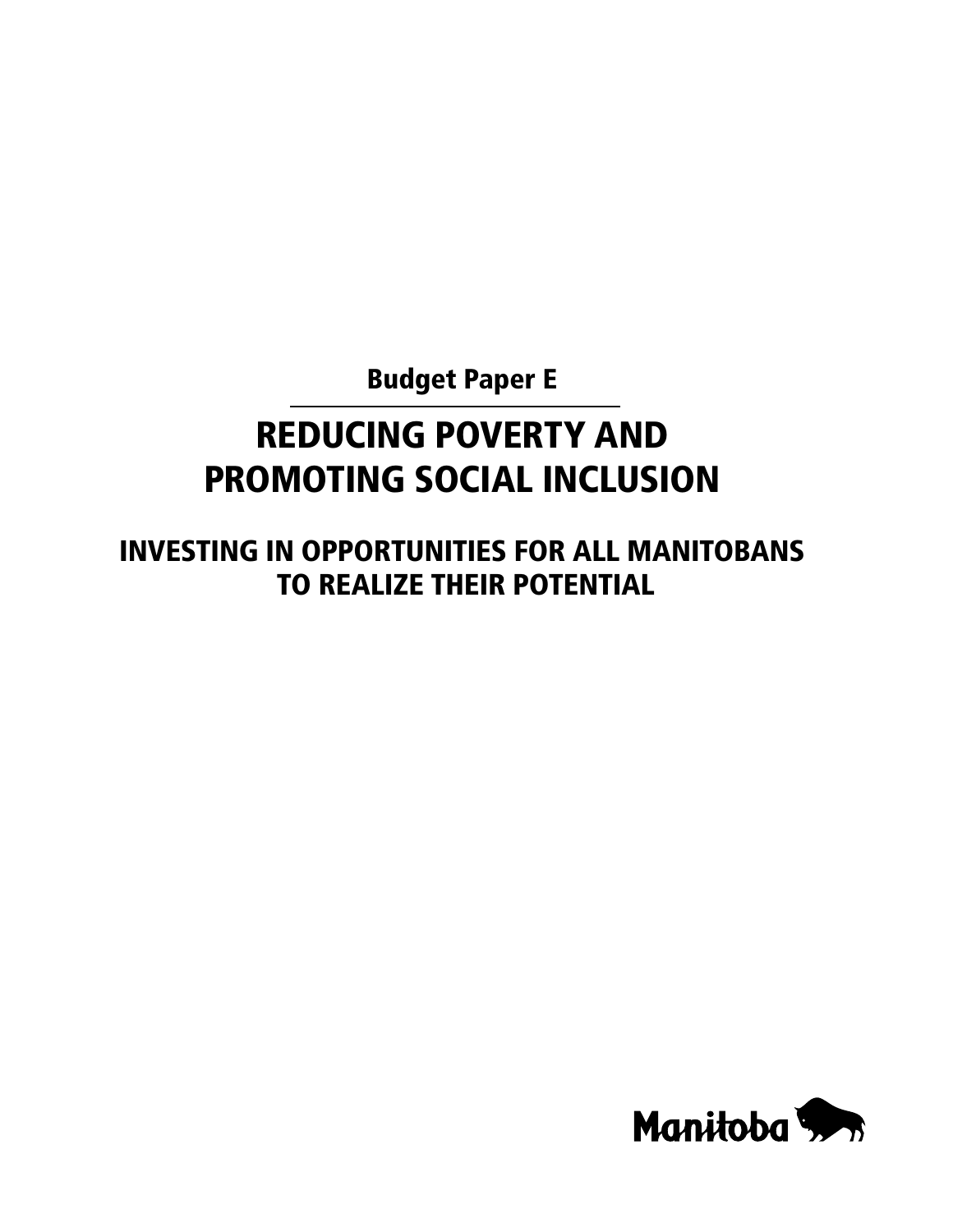# REDUCING POVERTY AND PROMOTING SOCIAL INCLUSION

| <b>CONTENTS</b> |    |
|-----------------|----|
|                 |    |
|                 |    |
|                 | -5 |
|                 |    |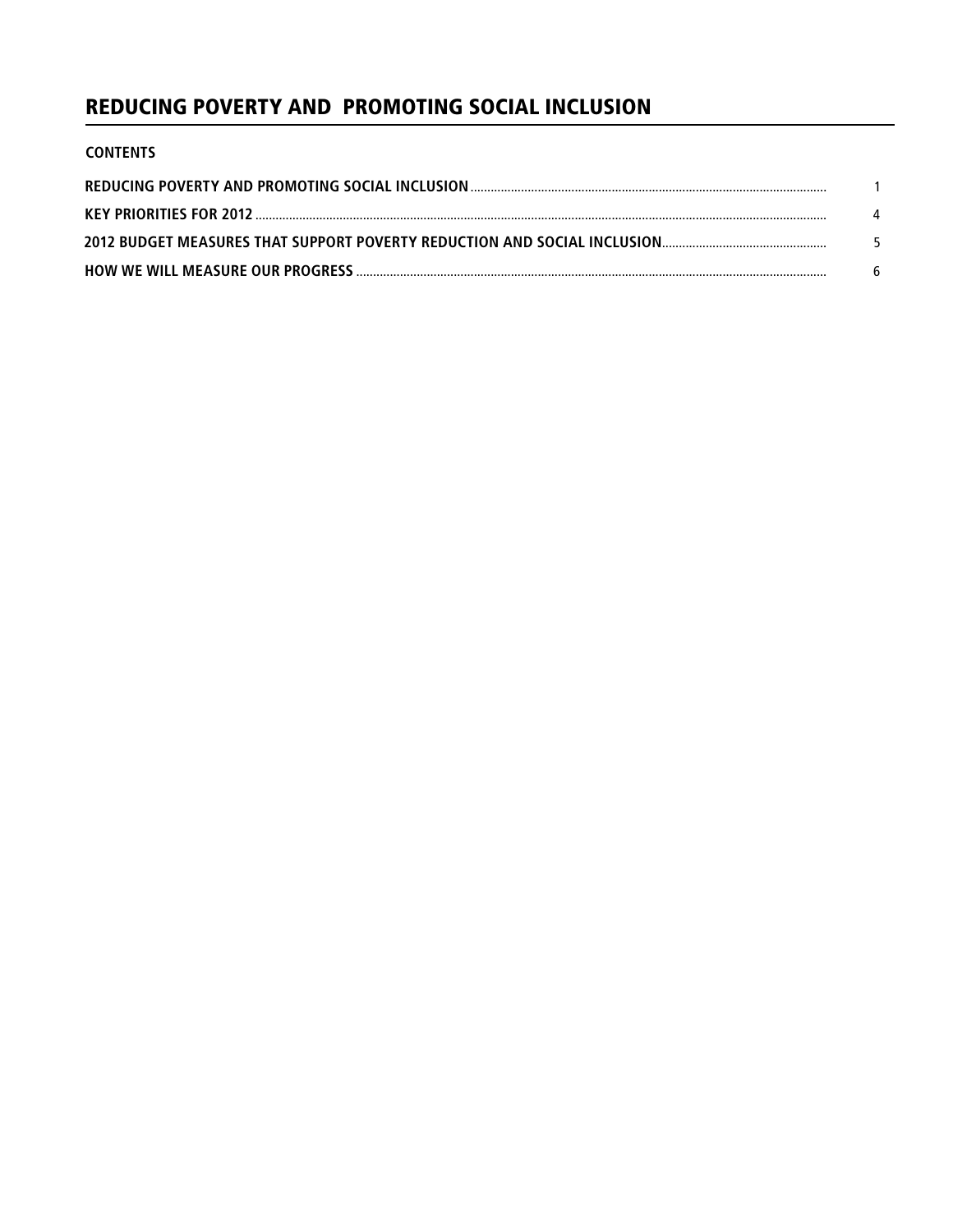# **n** Reducing Poverty and Promoting Social Inclusion **INVESTING IN OPPORTUNITIES FOR ALL MANITOBANS TO REALIZE THEIR POTENTIAL**

ALL Aboard: Manitoba's Poverty Reduction and Social Inclusion Strategy (ALL Aboard) was launched in May 2009. It is Manitoba's renewed commitment to action to reduce poverty. ALL Aboard brings together successful initiatives that help

reduce poverty and improve social inclusion, while creating new initiatives to build on our past achievements. When *The Poverty Reduction Strategy Act* was passed in June 2011, the provincial government's commitment to reduce poverty and increase social inclusion was established in law.

The Manitoba government is making tough budget choices in 2012. In this year, the third year of Manitoba's Five-Year Economic Plan *Manitoba Moves Forward*, the province is strengthening its focus on building policies and programs based on evidence, and investing in what works to keep Manitoba as one of the most affordable places to live, work and raise a family. Provincial initiatives will focus on working smarter and more efficiently, as we deliver public services and supports.

Poverty reduction is a vital part of the provincial plan to build our economy and our communities, but it is more than just sound economic development. Poverty reduction is a concrete affirmation that each Manitoban deserves a high quality of life, that we all benefit from having the right tools and social supports to take care of our families and ourselves.

Poverty is not just about lack of money – it is also about social exclusion. Social exclusion happens when people are discouraged or blocked from fully participating in society because of barriers such as unemployment, poor housing, lack of accessibility, family breakdown, addictions, mental illness and discrimination. These barriers can keep people from accessing the benefits, resources and opportunities they need to participate more fully in their communities and reach their full potential.

Long-term solutions to poverty lie with all Manitobans: all levels of government, businesses, community groups, educators and citizens, striving together for a strong, successful province. We aim to ensure that Manitoba government services are: responsive to the needs of individuals, families and communities; co-ordinated; and integrated across departments. This way,

## **LONG-TERM STRATEGIES**

**HOMEWorks!** Manitoba's Long-Term Housing Strategy – provides safe, affordable and accessible housing supports

**Neighbourhoods Alive!** – helps with physical renewal such as housing, local economic development and improvements to safety and well-being

**Rewarding Work** – a plan to refocus the low-income support system to help more Employment and Income participants transition to work and help them gain higher incomes

**Changes for Children: Strengthening the Commitment to Child Welfare** – a series of systemic changes to the child and family services system in priority areas of workload relief, training and prevention

**Healthy Child Manitoba** – programs include the Healthy Baby Prenatal Benefit and community support programs; Families First Home Visiting; Parent Child Coalitions; early childhood, middle childhood and adolescent development supports (ex: Roots of Empathy, Books for Babies, Nobody's Perfect, Summer Learning Enrichment Program, and Teen Clinics); and Fetal Alcohol Spectrum Disorder prevention and support

all Manitobans can easily access the information and supports they need to reach their full potential.

We recognize the important work done by community agencies. In the coming fiscal year, the province will invest more than \$360 million in funding for these agencies, working on the ground to address the complex and multi-faceted dimensions of poverty and social exclusion.

The province is also working in partnership with the non-profit sector to reduce red tape and make it easier for the sector to provide valuable services for Manitobans. A focus on multi-year funding agreements and a single-window application process will provide non-profit organizations with more financial stability and the flexibility to use their time for service provision.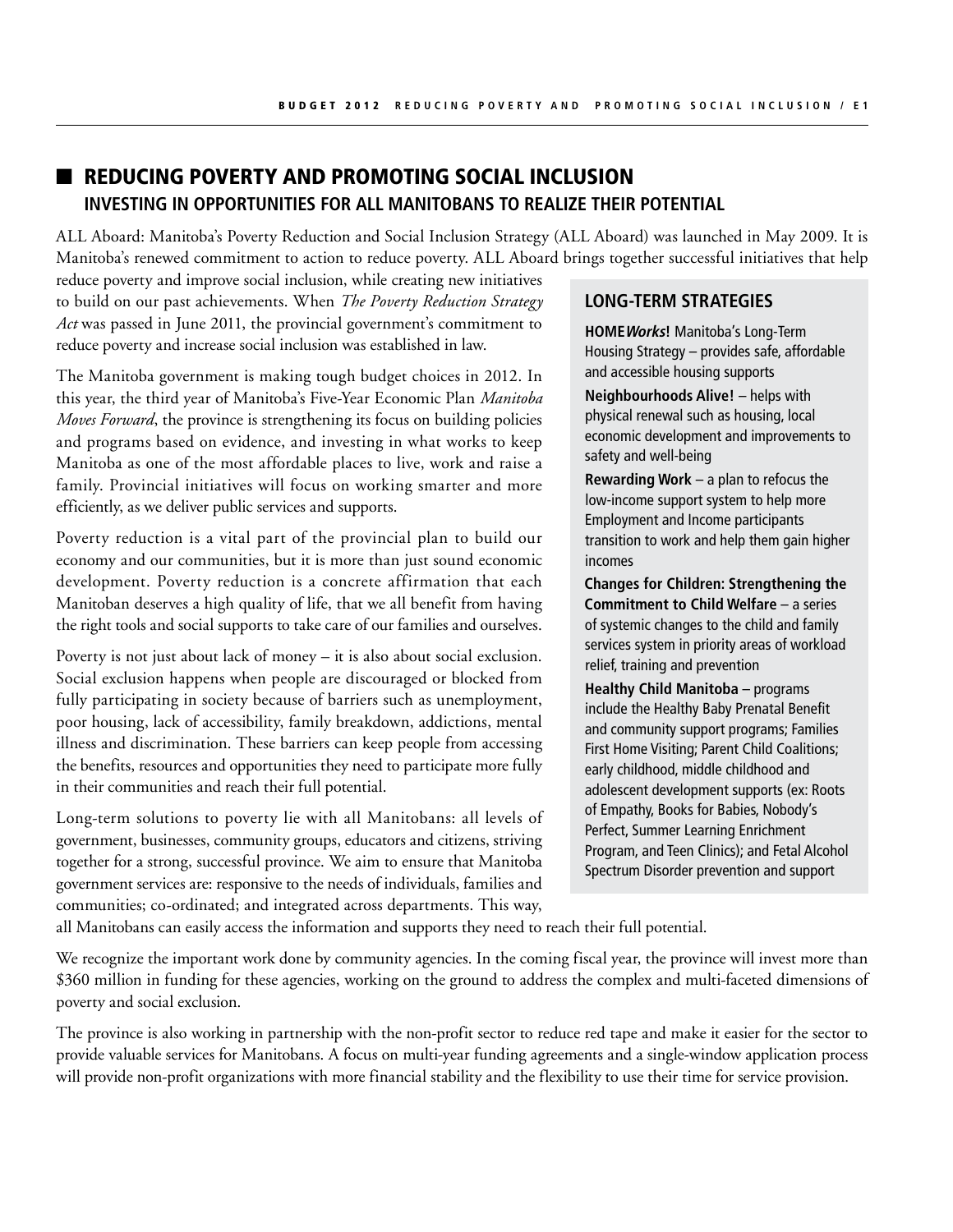## Low Income Rates for Canada and Manitoba 2000-2009



Source: Statistics Canada Note: Low income rates using Market Basket Measure



## High School Graduation Rates

The best way out of poverty is through a well-paying job. Educated, strong, healthy individuals who have the required skills and talents to participate successfully in the labour market will support the economy, as workers and as consumers. The private sector plays a key role in poverty reduction by providing jobs and training opportunities that support individuals and families. Together we can move forward to accomplish our goal: a strong and prosperous Manitoba for all.

Issues contributing to poverty are complicated. They require creative ideas to improve programs and services that enable Manitobans – those currently living in low income and those at risk of falling into poverty – to live independently and with dignity. Addressing these problems will help us to create a healthier, stronger community for everyone.

## PROGRESS SINCE 2000

In 2009 (the most recent year for which data are available), 9.7 per cent of Manitobans lived in poverty. While this figure is too high, it is important to note that significant progress has been made in the past decade. In 2000, the poverty rate in Manitoba was 10.8 per cent. This means that in 2009, there were 6,000 fewer Manitobans living in poverty than in 2000. Manitoba is not immune to the effects of the world-wide economic recession. Unfortunately, as a result of the recession, the number of Manitobans living in low income increased from 2008 to 2009.

Because of systemic barriers, some Manitobans are more likely to experience poverty. They include women (10.1 per cent), single parents (24.2 per cent) and Aboriginal Manitobans (13.9 per cent). We also know that newcomers and persons with disabilities are at a higher risk of experiencing poverty than other Manitobans.

### **HIGHLIGHTS**

- fewer Manitobans living in poverty a decrease of 6,000 between 2000 and 2009
- increased minimum wages to help the lowest income earners and their families – Manitoba's minimum wage is currently \$10/hour
- more people working Manitoba's unemployment rate in 2011 was 5.4 per cent, compared to 7.4 per cent for all of Canada
- more funded child-care spaces 11,000 new spaces funded since 1999
- higher graduation rates Manitoba's high school graduation rate has increased from 72.3 per cent in 2001 to 82.7 per cent in 2010
- Higher earnings between 1999 and 2011, the average weekly earnings in Manitoba increased from \$532.92 to \$764.41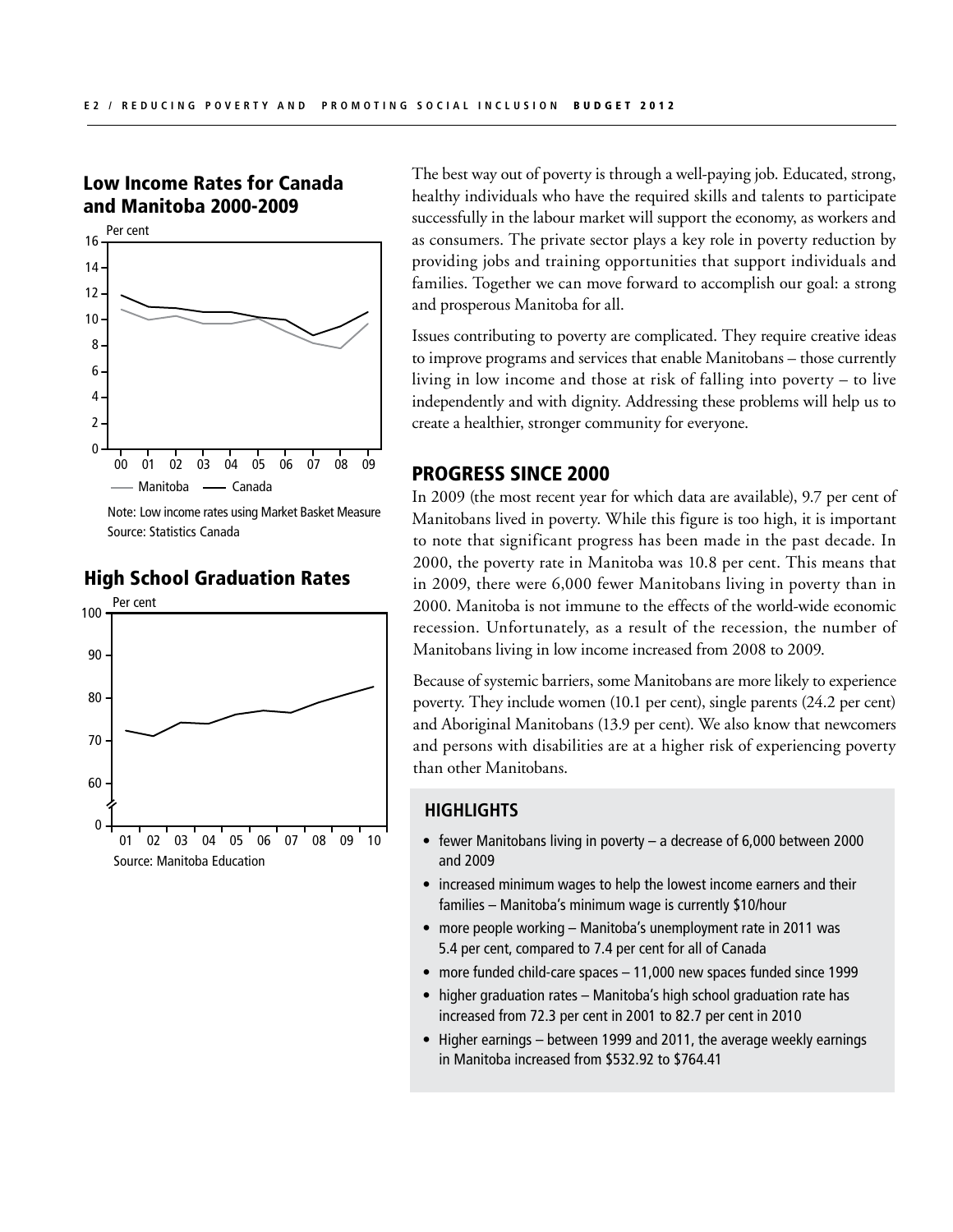## **Recent Poverty Reduction and Social Inclusion Initiatives**

- Rewarding Work Health Plan helps Manitobans transitioning from income assistance to work.
- Children's Opticare helps with the cost of eyeglasses for children living in low-income families.
- Strong Payday Loan legislation and enforcement protects low-income Manitobans from unfair lending practices.
- RentAid provides monetary assistance for low-income renters.
- Rewarding Work in Education helping low-income, newcomer and Aboriginal people to become certified education and child-care assistants.
- Funding for SEED Winnipeg to help low-income individuals, groups and communities start their own businesses, as well as encouraging individuals to adopt healthy saving practices through asset building programs.
- Family Choices: Manitoba's Five-Year Agenda for Early Learning and Child Care – outlines commitments for child care and nursery school spaces, curriculum and program enhancements, and workforce expansion to help Manitoba parents and children.
- Pathways to Education community-based education programs funded through Bright Futures help at-risk youth to stay in school, graduate and plan for a post-secondary education.
- ACCESS programs at universities and colleges academic, personal and financial support to provide opportunities for under-represented Manitoba groups to access post-secondary education.
- Funding to municipalities to keep transit fares low enough to enable lowincome Manitobans travel to jobs and training.
- Funding for Opportunities for Employment with an innovative approach to help people move from welfare to work.
- Wage subsidy programs helping employers hire, train and offer parttime and summer employment opportunities to new employees, including students and those seeking a career as a certified trade journeyperson.
- Support for non-profit and co-operative housing, part of HOME Works! Manitoba's Long-Term Housing Strategy, to increase the supply of quality, affordable housing for low-income Manitobans.
- Manitoba Hydro's Power Smart, Power Smart Water and Energy Saver, and Lower Income Energy Efficiency Programs – helping low-income households to retrofit their homes. Manitoba Hydro and community partners offer a viable source of green employment opportunities for Manitobans.

## Manitoba Hourly Minimum Wage and Consumer Price Index, 1997-2011



## Average "Real" Weekly Earnings in 2011 dollars, 1999-2011



Source: Statistics Canada, Labour Force Survey Note: Earnings adjusted to account for inflation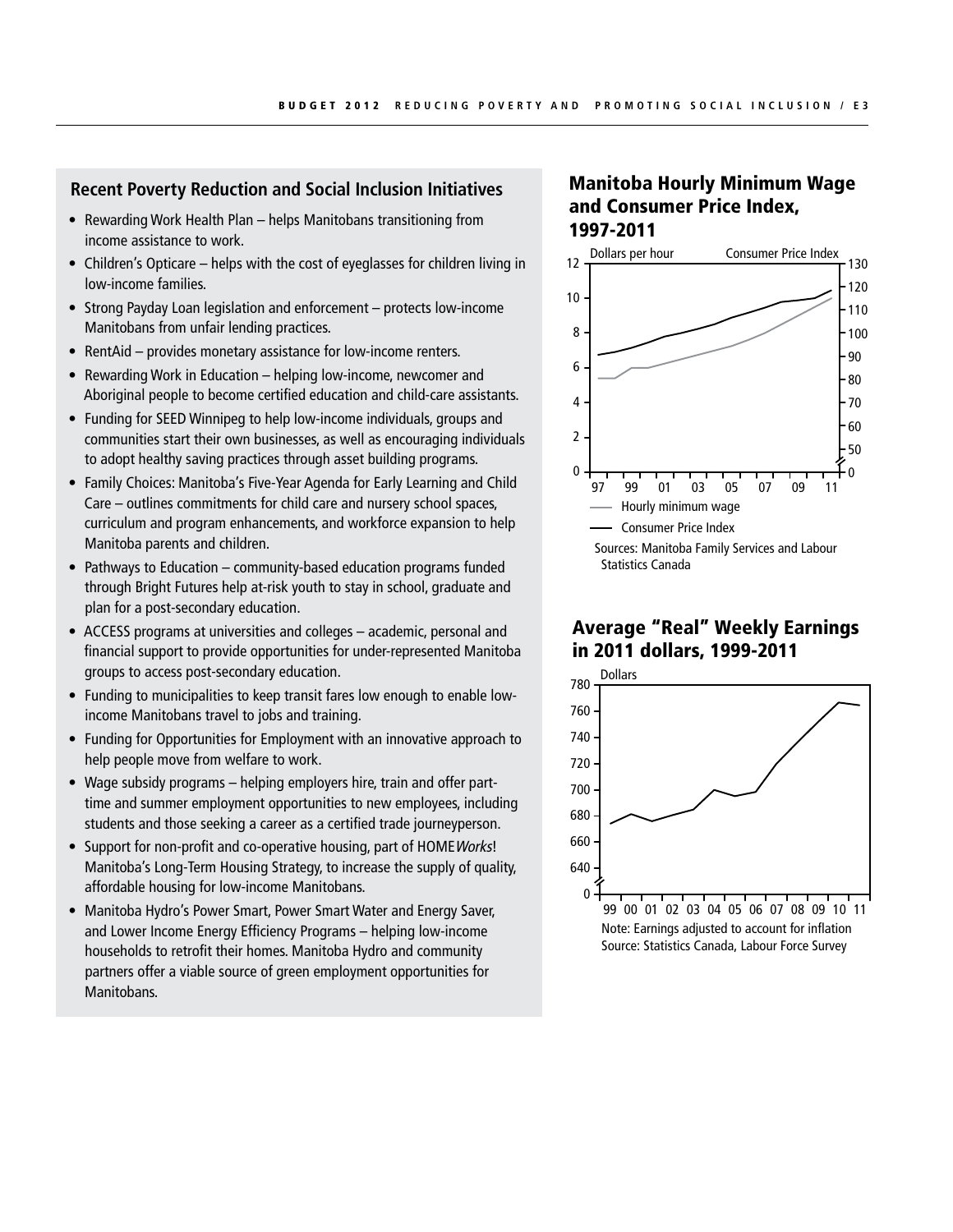## **KEY PRIORITIES FOR 2012**

For Manitobans living in situations of poverty and struggling to meet basic needs, including those who are at risk of falling into poverty, the current economic conditions are more keenly felt. This is why, in these difficult times, Manitoba continues to prioritize investments in poverty reduction initiatives and in front-line services and targeted programs and supports to help those most at risk. The province also continues to reduce the tax burden on low-income Manitobans, increasing the Basic Personal Exemption by \$1,000 over four years, continuing with an additional \$250.00 this year. Once this measure is fully implemented, 22,000 Manitobans will pay no provincial income tax at all.

Manitoba continues to focus on building opportunities by helping workers during labour market transitions, providing access to apprenticeship programs and supporting infrastructure projects, with an emphasis on training and employment, and providing more opportunities for Manitobans to learn and train in their own communities. Manitoba Housing and Manitoba Hydro are both committed to providing training and employment opportunities for Manitobans, often to individuals who are living in low income.

The Employment and Income Assistance (EIA) program (social assistance) is now located within Manitoba Entrepreneurship, Training and Trade. EIA participants who can work will now get speedy access to employment, training and supports. This is an efficient and effective way to help Manitobans most in need to move from social assistance into employment.

To support those Manitobans with severe disabilities that prohibit them from working, the province is working actively with other provincial governments and the Government of Canada to pursue a pan-Canadian basic income support program for working-age Canadians.

Families create the base for children to become self-sufficient and responsible adults. As part of ALL Aboard, Manitoba will continue to strengthen accessible, early learning, child care, and early childhood development programming, and provide innovative programs and supports for parents.

Building a better future for children and youth at risk is an important part of Manitoba's poverty reduction and social inclusion initiatives. The province supports parents, community organizations and young people themselves, to become welleducated, engaged and socially connected, with access to jobs, recreation and the arts. The new Department of Children and Youth Opportunities leads provincial innovation to support our youth to overcome barriers and challenges so they can reach their full potential.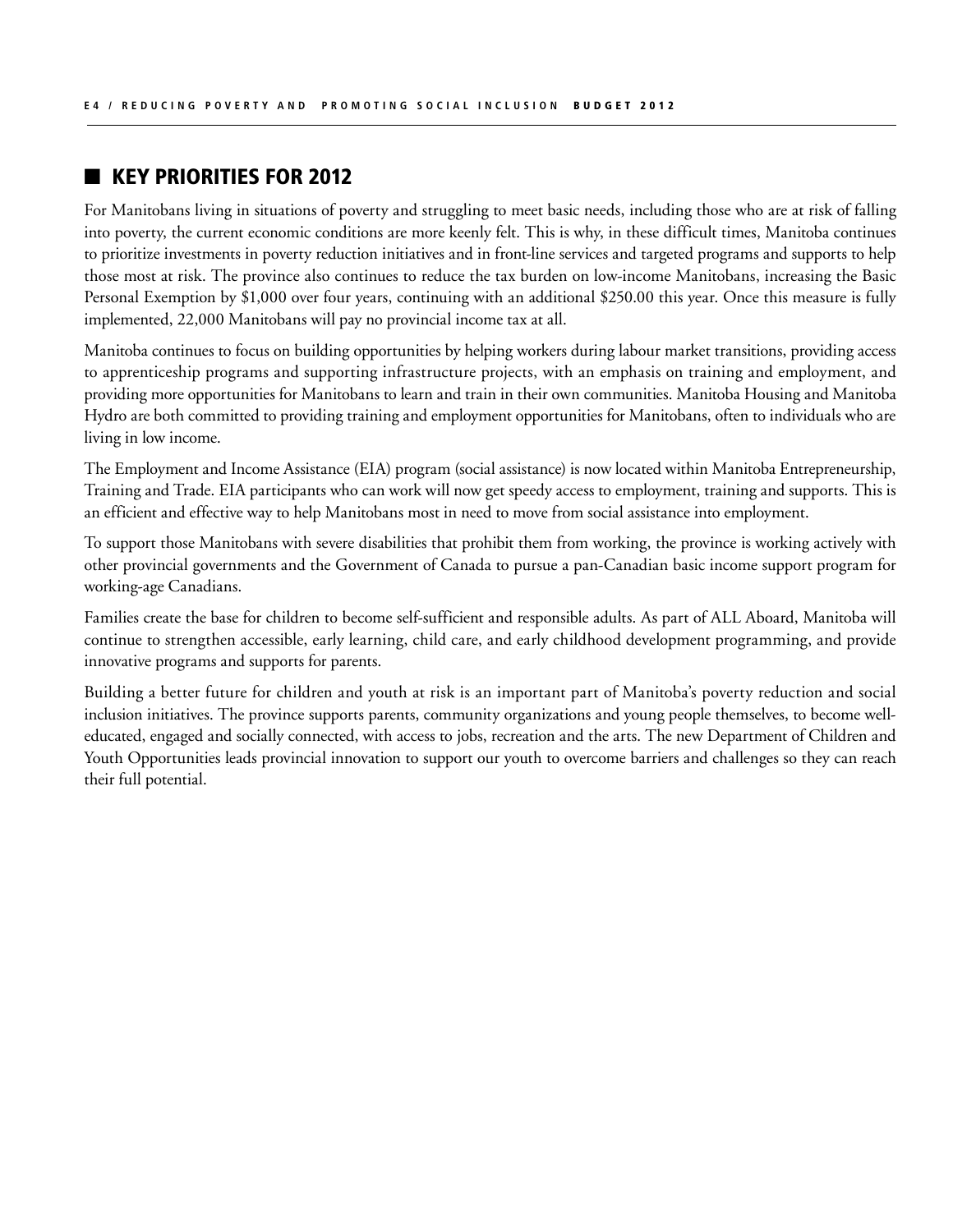# **2012 BUDGET MEASURES THAT SUPPORT** Poverty Reduction and Social Inclusion

#### Housing

- increasing the number of social housing and rental units across Manitoba
- programs to help low-income Manitobans equip their homes with green, energy-efficient devices

#### Food Security

• working with partners to make milk more affordable in northern Manitoba

#### Building Blocks for Employment

- • strengthening programs to help connect people with jobs
- investing in quality, accessible post-secondary education by limiting university tuition fee increases to the rate of inflation and capping fee increases at colleges at \$150, and committing major multi-year funding to universities with five per cent operating increases until 2013/141
- taking steps to expand access and options for apprenticeship training in local communities across the province
- • continuing construction of an all-season road on the east side of Lake Winnipeg creating new jobs, skills training for community members and long-term economic benefits for all 13 east side communities

#### Creating Opportunities for Youth

- current public consultations will lead to a new crime prevention strategy
- new intensive after-school program modelled after the successful Chicago After School Matters program
- investments in Bright Futures

#### Early Childhood Development and Parenting Supports

- funding more child-care and nursery spaces
- providing child care subsidies to more Manitoba parents
- building new schools, gyms and child-care centres
- • parenting supports like Triple P Positive Parenting program and hot line, and ManitobaParentZone.ca
- first-of-its-kind in Canada pilot of the Pax Good Behaviour Game, which promotes positive emotional and social skills and increases self-discipline

<sup>&</sup>lt;sup>1</sup> The first version of this paper contained an error, which was corrected on April 18, 2012.